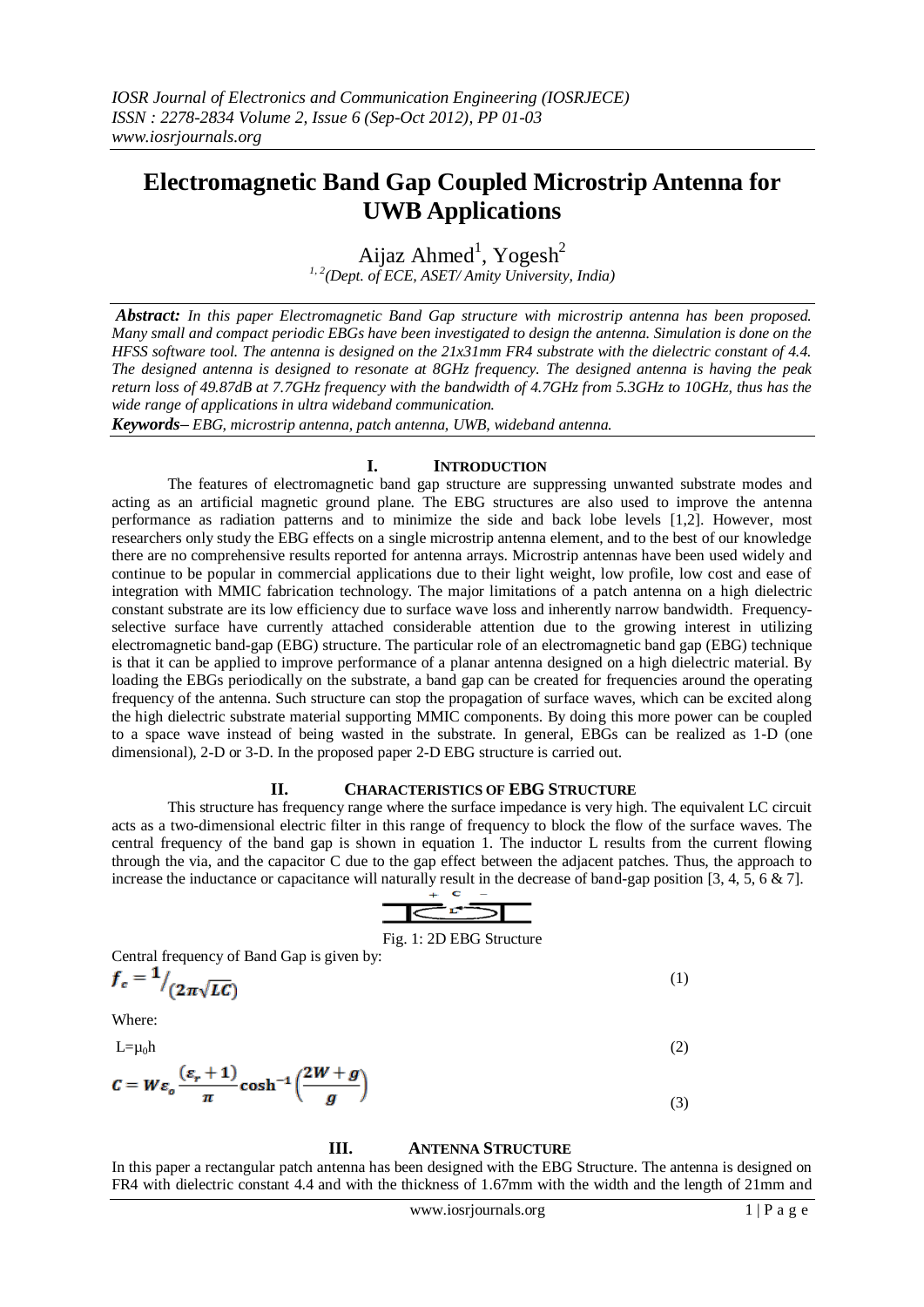31mm respectively. The ground plane material is taken as copper. The structure of antenna is shown in fig.2(a). fig.2 (b) shows the EBG surface specification. The gap of the EBG patches is 1mm in both sides and each patch block is having the cross section of 4x4mm. Each 4x4 patch is connected to copper ground plane with the help of via through the substrate. The diameter of each via is 1mm. dan





In figure 3 Return loss with and with EBG structure is shown. The antenna is designed for the resonance frequency of 8GHz. The figure shows that the antenna is having the peak return loss of 49.87dB at 7.7GHz. Antenna is having a wide band range of 5.3GHz to 10GHz (Bandwidth 4.7GHz). fig. 4 shows the VSWR plot of the antenna, from the figure it is clear that the VSWR in the radiating band of the antenna is lying between 1 and 2 which is desirable. Figure 6 and 7 shows the radiation pattern of the antenna with respect to theta and phi respectively for two different placement angles of 0 degree and 90 degree. The axial ratio variation for different values of phi angle is shown in figure 8.